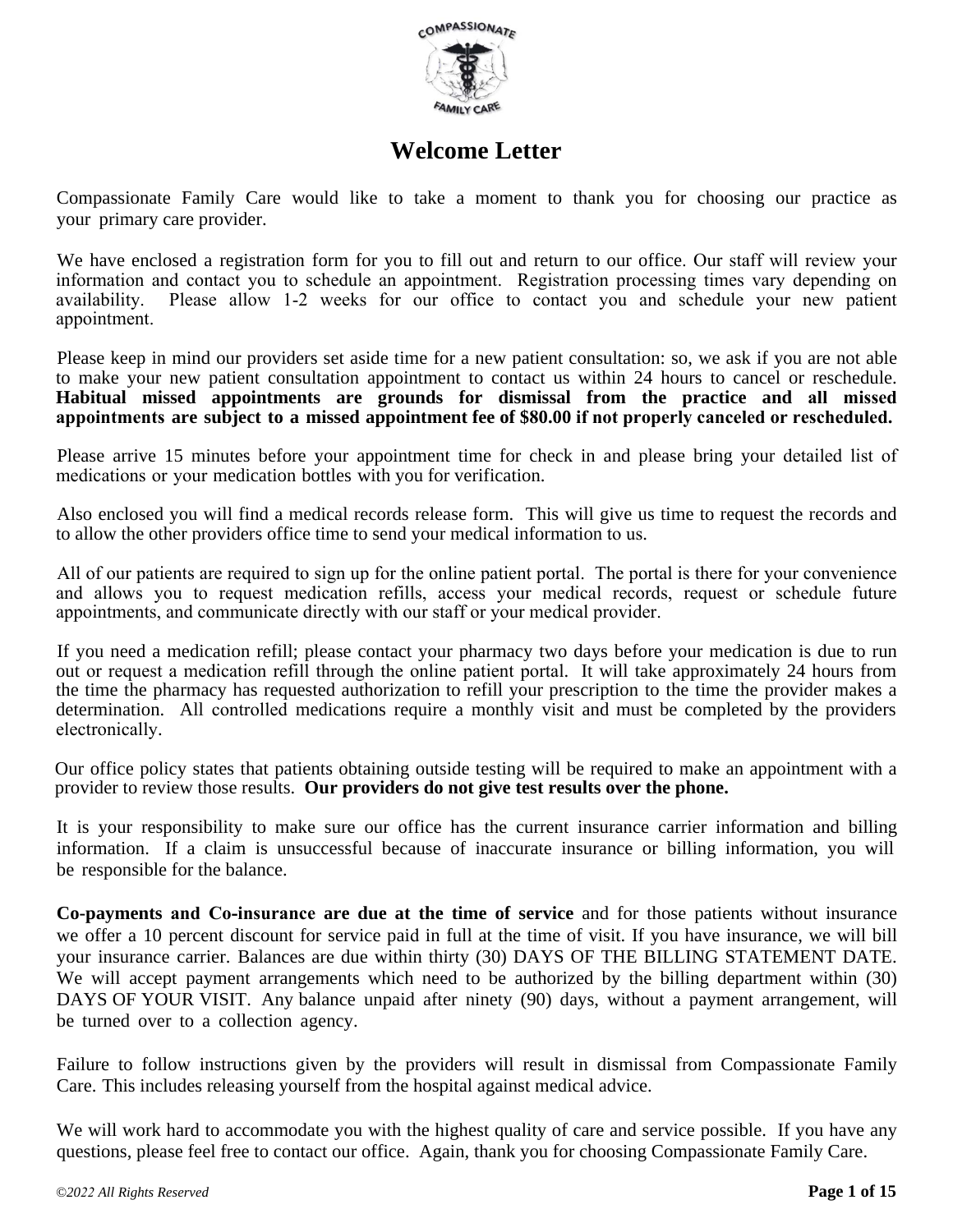

### **REGISTRATION FORM**

(Please Print)

| Today's date:                                                      |                                                                                                                                                                                                                                                                                                                                 |           |            |                                  |              |                           |                         |               |                                                        |  |                 |              |               |                   |                     |                             |                       |                                  |
|--------------------------------------------------------------------|---------------------------------------------------------------------------------------------------------------------------------------------------------------------------------------------------------------------------------------------------------------------------------------------------------------------------------|-----------|------------|----------------------------------|--------------|---------------------------|-------------------------|---------------|--------------------------------------------------------|--|-----------------|--------------|---------------|-------------------|---------------------|-----------------------------|-----------------------|----------------------------------|
|                                                                    |                                                                                                                                                                                                                                                                                                                                 |           |            |                                  |              |                           |                         |               | <b>PATIENT INFORMATION</b>                             |  |                 |              |               |                   |                     |                             |                       |                                  |
| Patient's last name:                                               |                                                                                                                                                                                                                                                                                                                                 |           |            | First:                           | Middle:      |                           |                         |               |                                                        |  | $\Box$ Mr.      |              |               | $\Box$ Miss       |                     | Marital status (circle one) |                       |                                  |
|                                                                    |                                                                                                                                                                                                                                                                                                                                 |           |            |                                  |              |                           |                         |               |                                                        |  |                 | $\Box$ Mrs.  | $\square$ Ms. |                   |                     |                             |                       | Single / Mar / Div / Sep / Widow |
| Is this your legal name?                                           |                                                                                                                                                                                                                                                                                                                                 |           |            | If not, what is your legal name? |              |                           |                         |               | (Former name):                                         |  |                 |              |               | Birth date:       | Age:                |                             |                       | $Sex: \square M \square F$       |
| $\Box$ Yes                                                         | $\square$ No                                                                                                                                                                                                                                                                                                                    |           |            |                                  |              |                           |                         |               |                                                        |  |                 |              |               |                   | $\sqrt{2}$          |                             |                       | Race:                            |
| Street address:                                                    |                                                                                                                                                                                                                                                                                                                                 |           |            |                                  |              | Social Security no.:      |                         |               |                                                        |  | Home phone no.: |              |               |                   |                     |                             |                       |                                  |
|                                                                    |                                                                                                                                                                                                                                                                                                                                 |           |            |                                  |              |                           |                         |               |                                                        |  |                 | (            |               |                   |                     |                             |                       |                                  |
| P.O. box:<br>City:                                                 |                                                                                                                                                                                                                                                                                                                                 |           |            |                                  |              |                           |                         |               |                                                        |  | State:          |              |               | ZIP Code:         |                     |                             |                       |                                  |
| Occupation:                                                        |                                                                                                                                                                                                                                                                                                                                 |           |            |                                  | Employer:    |                           |                         |               |                                                        |  |                 |              |               |                   |                     |                             | Employer phone no.:   |                                  |
| Chose clinic because/Referred to clinic by (please check one box): |                                                                                                                                                                                                                                                                                                                                 |           |            |                                  |              |                           |                         |               | $\Box$ Dr.                                             |  |                 |              |               |                   |                     |                             | $\Box$ Insurance Plan | $\Box$ Hospital                  |
| $\Box$ Family                                                      | $\Box$ Friend                                                                                                                                                                                                                                                                                                                   |           |            |                                  |              | $\Box$ Close to home/work |                         | $\Box$ Online |                                                        |  |                 | $\Box$ Other |               |                   |                     |                             |                       |                                  |
| Primary Language Spoken:                                           |                                                                                                                                                                                                                                                                                                                                 |           |            |                                  |              |                           |                         |               |                                                        |  |                 |              |               |                   |                     |                             |                       |                                  |
| Current Email:                                                     |                                                                                                                                                                                                                                                                                                                                 |           |            |                                  |              |                           |                         |               |                                                        |  |                 |              |               |                   |                     |                             |                       |                                  |
|                                                                    |                                                                                                                                                                                                                                                                                                                                 |           |            |                                  |              |                           |                         |               | <b>INSURANCE INFORMATION</b>                           |  |                 |              |               |                   |                     |                             |                       |                                  |
|                                                                    |                                                                                                                                                                                                                                                                                                                                 |           |            |                                  |              |                           |                         |               | (Please give your insurance card to the receptionist.) |  |                 |              |               |                   |                     |                             |                       |                                  |
| Person responsible for bill:                                       |                                                                                                                                                                                                                                                                                                                                 |           |            | Birth date:                      |              |                           | Address (if different): |               | Home phone no.:                                        |  |                 |              |               |                   |                     |                             |                       |                                  |
| Is this person a patient here?                                     |                                                                                                                                                                                                                                                                                                                                 |           |            | $\Box$ Yes                       | $\square$ No |                           |                         |               |                                                        |  |                 |              |               |                   |                     |                             |                       |                                  |
| Occupation:                                                        |                                                                                                                                                                                                                                                                                                                                 | Employer: |            |                                  |              | Employer address:         |                         |               |                                                        |  |                 |              |               |                   | Employer phone no.: |                             |                       |                                  |
|                                                                    |                                                                                                                                                                                                                                                                                                                                 |           |            |                                  |              |                           |                         |               |                                                        |  | €               |              |               |                   |                     |                             |                       |                                  |
| Is this patient covered by insurance?                              |                                                                                                                                                                                                                                                                                                                                 |           |            |                                  | $\Box$ Yes   | $\square$ No              |                         |               |                                                        |  |                 |              |               |                   |                     |                             |                       |                                  |
| Please indicate primary insurance                                  |                                                                                                                                                                                                                                                                                                                                 |           |            |                                  |              | □ Key Medical Group       |                         |               | □ Blue Cross                                           |  | $\Box$ Medicare |              |               | $\Box$ Nationwide |                     |                             | Blue Shield PPO       |                                  |
| $\Box$ Health Net                                                  |                                                                                                                                                                                                                                                                                                                                 |           | □ Tri Care |                                  |              |                           | □ United Health         |               | $\hfill\blacksquare$ Foundation For Medical Care       |  |                 |              |               |                   | $\Box$ Other        |                             |                       |                                  |
| Subscriber's name:                                                 |                                                                                                                                                                                                                                                                                                                                 |           |            |                                  |              | Subscriber's S.S. no.:    |                         |               | Birth date:                                            |  |                 | Group no.:   |               |                   | Policy no.:         |                             |                       | Co-payment:<br>\$                |
| Patient's relationship to subscriber:                              |                                                                                                                                                                                                                                                                                                                                 |           |            |                                  | $\Box$ Self  |                           | $\square$ Spouse        |               | $\Box$ Child                                           |  | $\Box$ Other    |              |               |                   |                     |                             |                       |                                  |
| Name of secondary insurance (if applicable):                       |                                                                                                                                                                                                                                                                                                                                 |           |            |                                  |              |                           | Subscriber's name:      |               |                                                        |  |                 |              |               | Group no.:        |                     | Policy no.:                 |                       | Subscriber's<br>Birth date:      |
| Patient's relationship to subscriber:                              |                                                                                                                                                                                                                                                                                                                                 |           |            |                                  | $\Box$ Self  |                           | $\Box$ Spouse           |               | $\Box$ Child                                           |  | $\Box$ Other    |              |               |                   |                     |                             |                       |                                  |
|                                                                    |                                                                                                                                                                                                                                                                                                                                 |           |            |                                  |              |                           |                         |               | IN CASE OF EMERGENCY                                   |  |                 |              |               |                   |                     |                             |                       |                                  |
| Name of local friend or relative (not living at same address):     |                                                                                                                                                                                                                                                                                                                                 |           |            |                                  |              |                           |                         |               | Relationship to patient:                               |  |                 |              |               |                   | Home phone no.:     |                             |                       | Work phone no.:                  |
|                                                                    |                                                                                                                                                                                                                                                                                                                                 |           |            |                                  |              |                           |                         |               |                                                        |  |                 |              | €             | $\lambda$         |                     |                             | (                     |                                  |
|                                                                    | The above information is true to the best of my knowledge. I authorize my insurance benefits be paid directly to the physician. I understand that I am<br>financially responsible for any balance. I also authorize Compassionate Family Care or insurance company to release any information required to<br>process my claims. |           |            |                                  |              |                           |                         |               |                                                        |  |                 |              |               |                   |                     |                             |                       |                                  |

**Patient/Guardian signature: Date:**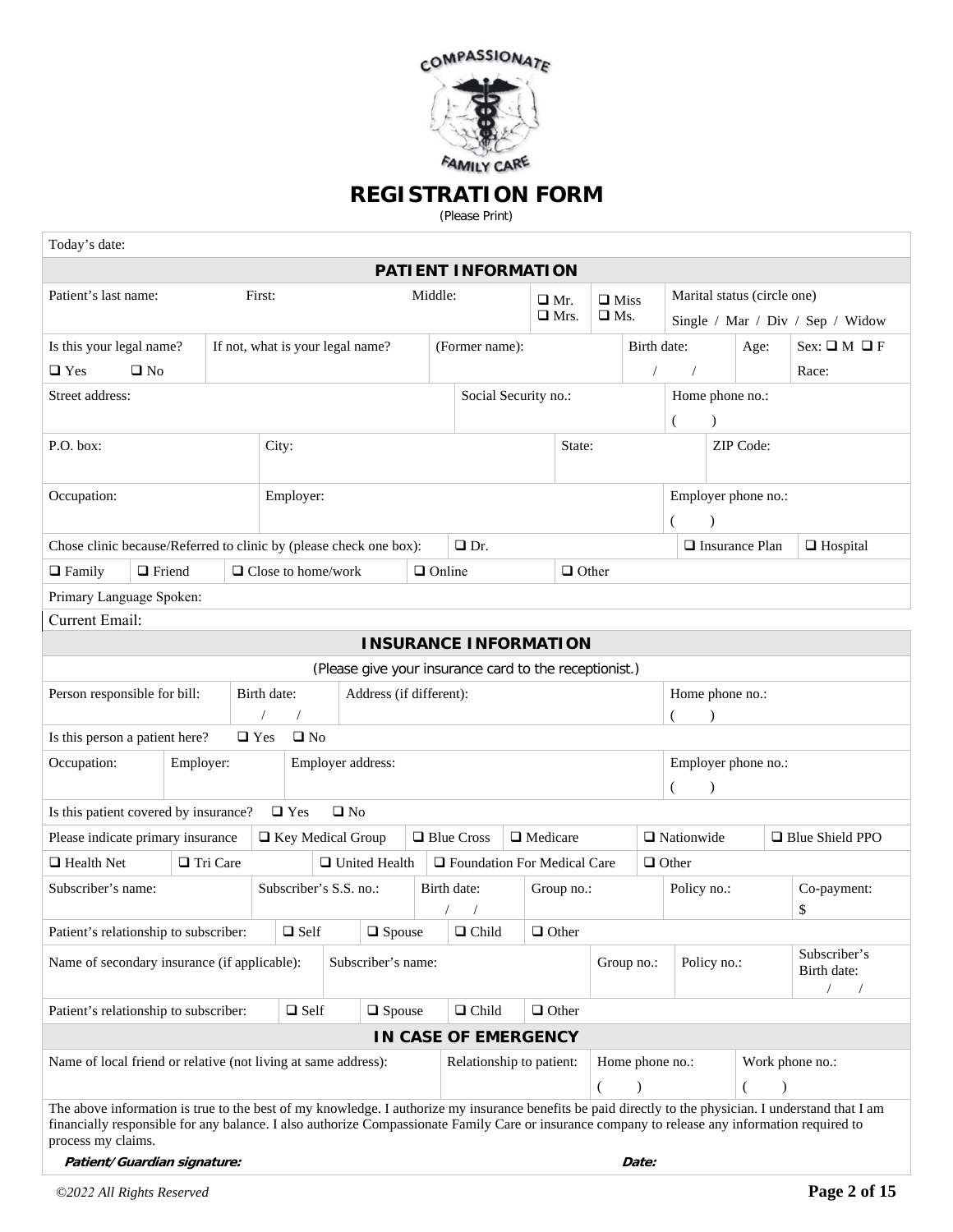

# **MEDICAL HISTORY FORM**

|                                                                                     | <u> 1989 - Johann Barn, mars ar y brening ar y brening ar y brening ar y brening ar y brening ar y brening ar y b</u> |
|-------------------------------------------------------------------------------------|-----------------------------------------------------------------------------------------------------------------------|
|                                                                                     |                                                                                                                       |
| Are you currently taking any medications? $Y$ or $N$ If yes please list them below. |                                                                                                                       |
| Please list your medications including the strength and how often you take it:      |                                                                                                                       |
|                                                                                     |                                                                                                                       |
|                                                                                     | Reason for taking<br><u>Example 2008</u>                                                                              |
|                                                                                     |                                                                                                                       |
| Directions <b>Directions</b>                                                        | Reason for taking<br><u>Example 2014</u>                                                                              |
|                                                                                     |                                                                                                                       |
|                                                                                     |                                                                                                                       |
|                                                                                     | Medication________________________________Dosage_________________Doctor________________                               |
| Directions <b>Execution CONSUMPLE 2014</b>                                          | Reason for taking<br><u>Example 2014</u>                                                                              |
|                                                                                     |                                                                                                                       |
| Directions <b>Directions</b>                                                        | Reason for taking<br><u>Example 2008</u>                                                                              |
|                                                                                     |                                                                                                                       |
|                                                                                     | Directions<br><u>Directions</u><br><u>Reason for taking<br/> Lating</u>                                               |
|                                                                                     |                                                                                                                       |
|                                                                                     | Reason for taking<br><u>Reason for taking</u>                                                                         |
|                                                                                     |                                                                                                                       |
|                                                                                     | Reason for taking<br><u>Reason for taking</u>                                                                         |
|                                                                                     |                                                                                                                       |
| <b>Directions</b>                                                                   | Reason for taking<br><u>Reason for taking</u>                                                                         |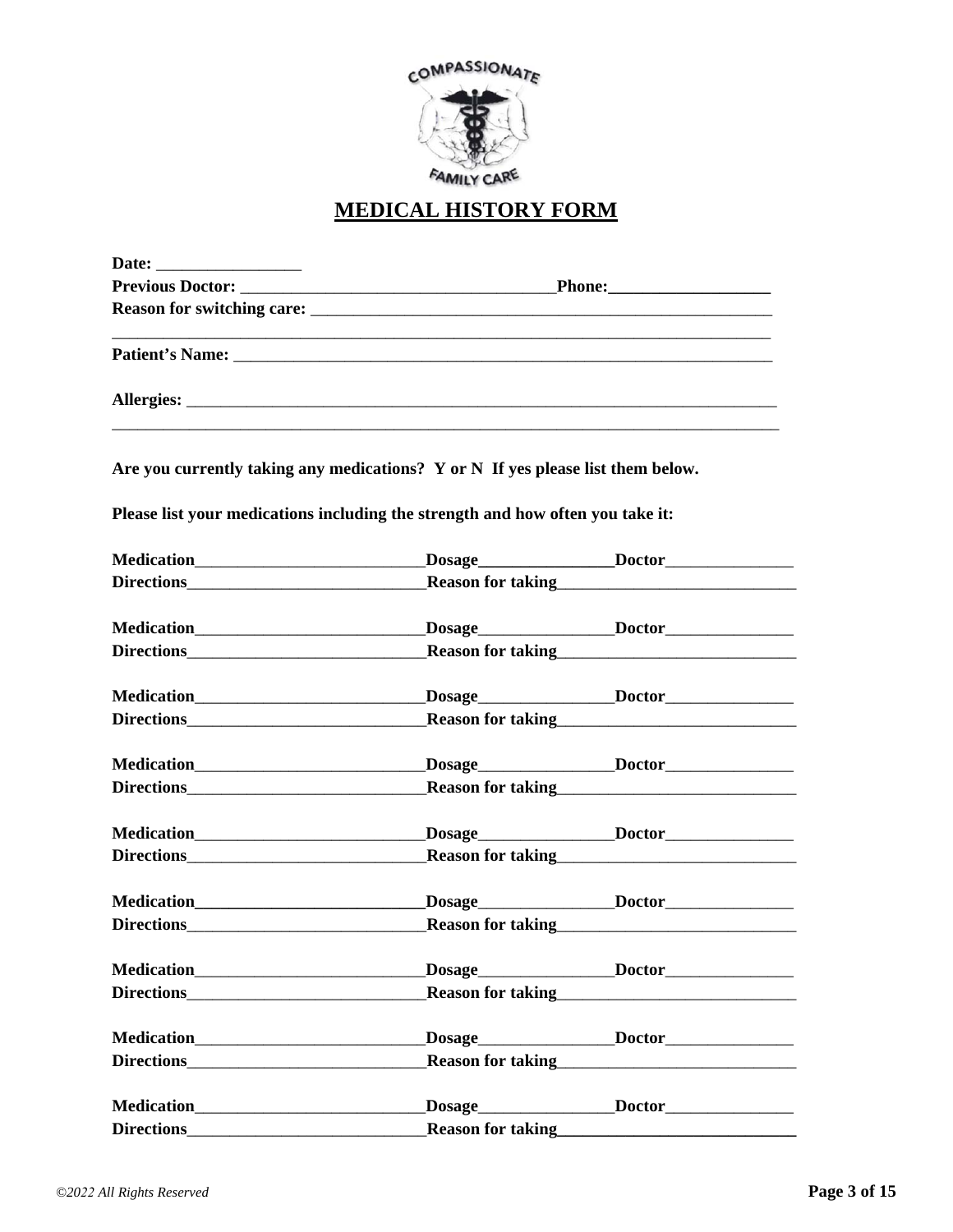

**Patient's Past History: Mark the boxes to the right either yes or no for the following question: Do you have or have you ever had any of the following:** 

|                                                | Yes                                           | N <sub>0</sub>         |                                | Yes                    | No.                    |
|------------------------------------------------|-----------------------------------------------|------------------------|--------------------------------|------------------------|------------------------|
| <b>Allergic Rhinitis</b>                       | $\left( \quad \right)$                        | $\left( \quad \right)$ | <b>Osteoporosis</b>            | $\left( \ \right)$     | $\left( \quad \right)$ |
| Asthma                                         |                                               |                        | <b>Prostate Conditions</b>     | $\left( \ \right)$     | $\left( \quad \right)$ |
| <b>Cancer/Tumors</b>                           | $\left( \begin{array}{c} \end{array} \right)$ | $\left( \quad \right)$ | <b>Pulmonary Embolism</b>      | $\left( \ \right)$     | $\left( \quad \right)$ |
| <b>Congestive Heart Failure</b>                |                                               |                        | <b>Seizure Disorder</b>        | $\left( \ \right)$     |                        |
| <b>COPD</b>                                    | $\left( \quad \right)$                        | ( )                    | <b>Sleep Apnea</b>             | $\left( \ \right)$     | $\left( \quad \right)$ |
| <b>Depression</b>                              |                                               |                        | <b>Stroke</b>                  | $\left( \ \right)$     | $\left( \quad \right)$ |
| <b>Diabetes</b>                                | $\left( \quad \right)$                        | $\left( \quad \right)$ | <b>Thyroid Disorder</b>        | $\left( \quad \right)$ | $\left( \quad \right)$ |
| Fibromyalgia                                   |                                               | $\left( \quad \right)$ |                                |                        |                        |
| <b>Glaucoma</b>                                | $\left( \quad \right)$                        | $\left( \quad \right)$ | <b>WOMEN ONLY</b>              |                        |                        |
| <b>High Cholesterol</b>                        | $\left( \quad \right)$                        | ( )                    | Last menstrual period? _______ |                        |                        |
| <b>High Blood Pressure</b>                     | $\left( \quad \right)$                        | $\left( \quad \right)$ | <b>Birth control?</b>          |                        |                        |
| (hypertension)                                 |                                               |                        | At what age did your menstrual |                        |                        |
| <b>Migraine</b>                                | $\left( \ \right)$                            | $\left( \ \right)$     | period begin?                  |                        |                        |
| <b>Multiple Sclerosis</b>                      |                                               | $\left( \quad \right)$ | Pregnancy/abortion/miscarriage | $\left( \quad \right)$ |                        |
| <b>Myocardial Infarction</b><br>(heart attack) | $\left( \quad \right)$                        | $\left( \quad \right)$ |                                |                        |                        |

#### **Past Surgical History:**

**List dates of all operations, surgeries, injuries, and illness that required hospitalization:** 

#### **Family History:**

**List family members: (mother, father, brothers, sisters, and grandparents, etc) - ages and health status (if deceased write their age at the time of their death and the cause). List allergies and any conditions or diseases they may have or have had, such as asthma, arthritis, tuberculosis, diabetes, cancer, heart disease, hypertension, kidney disease, mental illness, depression, or any other health problems that you know of in your family.** 

\_\_\_\_\_\_\_\_\_\_\_\_\_\_\_\_\_\_\_\_\_\_\_\_\_\_\_\_\_\_\_\_\_\_\_\_\_\_\_\_\_\_\_\_\_\_\_\_\_\_\_\_\_\_\_\_\_\_\_\_\_\_\_\_\_\_\_\_\_\_\_\_\_\_\_\_\_\_\_\_\_\_\_\_\_\_\_\_\_\_\_\_\_\_\_\_\_\_ \_\_\_\_\_\_\_\_\_\_\_\_\_\_\_\_\_\_\_\_\_\_\_\_\_\_\_\_\_\_\_\_\_\_\_\_\_\_\_\_\_\_\_\_\_\_\_\_\_\_\_\_\_\_\_\_\_\_\_\_\_\_\_\_\_\_\_\_\_\_\_\_\_\_\_\_\_\_\_\_\_\_\_\_\_\_\_\_\_\_\_\_\_\_\_\_\_\_ \_\_\_\_\_\_\_\_\_\_\_\_\_\_\_\_\_\_\_\_\_\_\_\_\_\_\_\_\_\_\_\_\_\_\_\_\_\_\_\_\_\_\_\_\_\_\_\_\_\_\_\_\_\_\_\_\_\_\_\_\_\_\_\_\_\_\_\_\_\_\_\_\_\_\_\_\_\_\_\_\_\_\_\_\_\_\_\_\_\_\_\_\_\_\_\_\_\_ \_\_\_\_\_\_\_\_\_\_\_\_\_\_\_\_\_\_\_\_\_\_\_\_\_\_\_\_\_\_\_\_\_\_\_\_\_\_\_\_\_\_\_\_\_\_\_\_\_\_\_\_\_\_\_\_\_\_\_\_\_\_\_\_\_\_\_\_\_\_\_\_\_\_\_\_\_\_\_\_\_\_\_\_\_\_\_\_\_\_\_\_\_\_\_\_\_\_ \_\_\_\_\_\_\_\_\_\_\_\_\_\_\_\_\_\_\_\_\_\_\_\_\_\_\_\_\_\_\_\_\_\_\_\_\_\_\_\_\_\_\_\_\_\_\_\_\_\_\_\_\_\_\_\_\_\_\_\_\_\_\_\_\_\_\_\_\_\_\_\_\_\_\_\_\_\_\_\_\_\_\_\_\_\_\_\_\_\_\_\_\_\_\_\_\_\_

 $\overline{\phantom{a}}$  ,  $\overline{\phantom{a}}$  ,  $\overline{\phantom{a}}$  ,  $\overline{\phantom{a}}$  ,  $\overline{\phantom{a}}$  ,  $\overline{\phantom{a}}$  ,  $\overline{\phantom{a}}$  ,  $\overline{\phantom{a}}$  ,  $\overline{\phantom{a}}$  ,  $\overline{\phantom{a}}$  ,  $\overline{\phantom{a}}$  ,  $\overline{\phantom{a}}$  ,  $\overline{\phantom{a}}$  ,  $\overline{\phantom{a}}$  ,  $\overline{\phantom{a}}$  ,  $\overline{\phantom{a}}$ \_\_\_\_\_\_\_\_\_\_\_\_\_\_\_\_\_\_\_\_\_\_\_\_\_\_\_\_\_\_\_\_\_\_\_\_\_\_\_\_\_\_\_\_\_\_\_\_\_\_\_\_\_\_\_\_\_\_\_\_\_\_\_\_\_\_\_\_\_\_\_\_\_\_\_\_\_\_\_\_\_\_\_\_\_\_\_\_\_\_\_\_\_\_\_\_\_\_ \_\_\_\_\_\_\_\_\_\_\_\_\_\_\_\_\_\_\_\_\_\_\_\_\_\_\_\_\_\_\_\_\_\_\_\_\_\_\_\_\_\_\_\_\_\_\_\_\_\_\_\_\_\_\_\_\_\_\_\_\_\_\_\_\_\_\_\_\_\_\_\_\_\_\_\_\_\_\_\_\_\_\_\_\_\_\_\_\_\_\_\_\_\_\_\_\_\_ \_\_\_\_\_\_\_\_\_\_\_\_\_\_\_\_\_\_\_\_\_\_\_\_\_\_\_\_\_\_\_\_\_\_\_\_\_\_\_\_\_\_\_\_\_\_\_\_\_\_\_\_\_\_\_\_\_\_\_\_\_\_\_\_\_\_\_\_\_\_\_\_\_\_\_\_\_\_\_\_\_\_\_\_\_\_\_\_\_\_\_\_\_\_\_\_\_\_

\_\_\_\_\_\_\_\_\_\_\_\_\_\_\_\_\_\_\_\_\_\_\_\_\_\_\_\_\_\_\_\_\_\_\_\_\_\_\_\_\_\_\_\_\_\_\_\_\_\_\_\_\_\_\_\_\_\_\_\_\_\_\_\_\_\_\_\_\_\_\_\_\_\_\_\_\_\_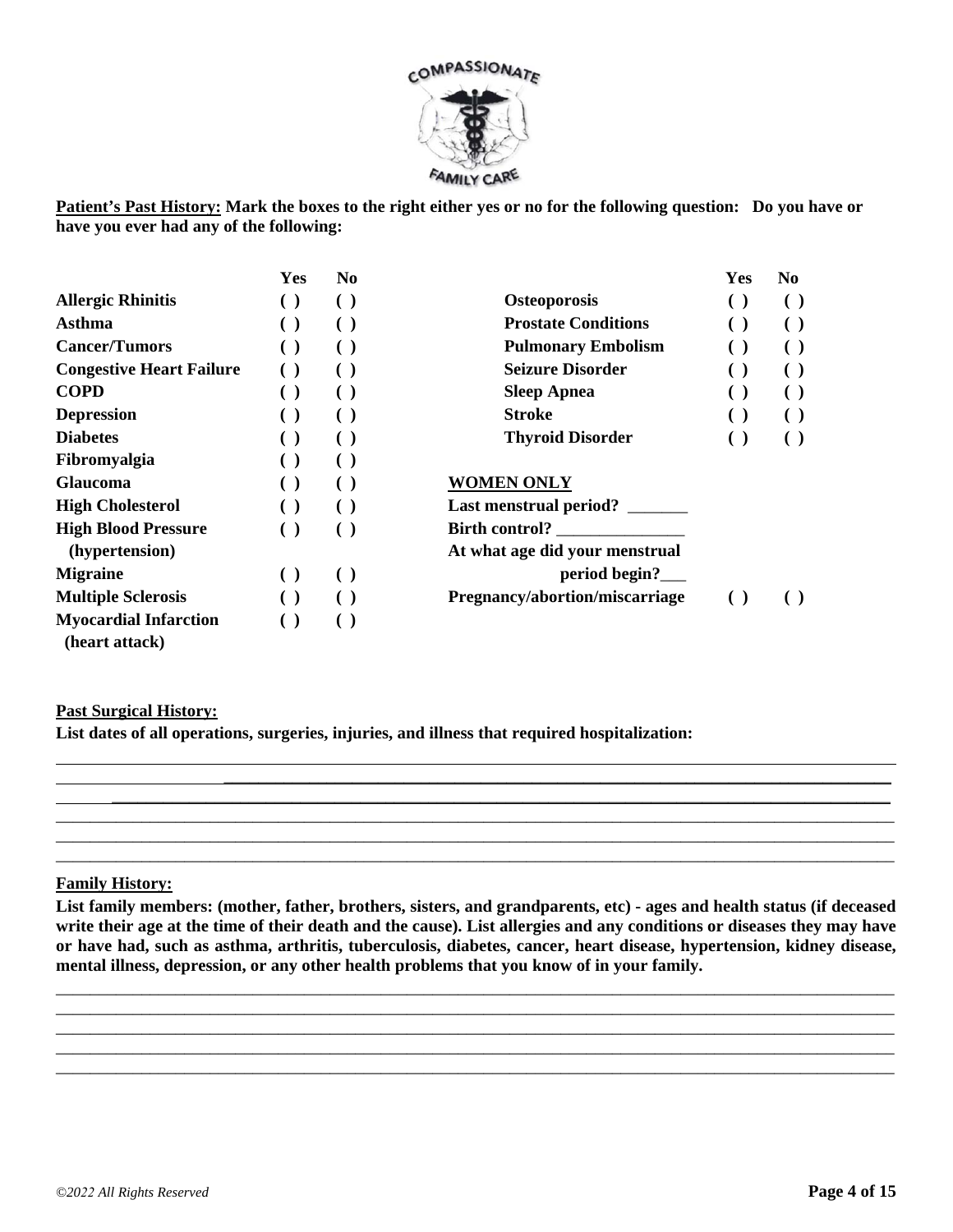### **Family History Questionnaire for Common Hereditary Cancer Syndromes**

#### **Patient Name:** \_\_\_\_\_\_\_\_\_\_\_\_\_\_\_\_\_\_\_\_\_\_\_\_\_\_\_\_\_\_\_\_\_\_ **Date of Birth:**\_\_\_\_\_\_\_\_\_\_\_\_\_\_\_\_\_\_\_\_\_\_\_\_\_\_\_\_\_\_\_\_\_\_\_\_\_

Please mark below if there is a **personal or family history** of any of the following cancers. If yes, then indicate family relationship and **age at diagnosis** in the appropriate column. Consider parents, children, brothers, sisters, grandparents, aunts, uncles, and cousins.

|   | Example:    | Colon Cancer                                                        |     | Brother 36 yrs             | Aunt 44 yrs          | Grandfather 65 yrs   |
|---|-------------|---------------------------------------------------------------------|-----|----------------------------|----------------------|----------------------|
|   |             | <b>BREAST AND OVARIAN CANCER</b>                                    |     |                            |                      |                      |
|   |             |                                                                     | You | <b>Siblings / Children</b> | <b>Mother's Side</b> | <b>Father's Side</b> |
| Y | $\mathbf N$ | <b>Breast cancer</b>                                                |     |                            |                      |                      |
| Y | $\mathbf N$ | Ovarian cancer                                                      |     |                            |                      |                      |
| Y | N           | Breast cancer in both breasts OR<br>multiple primary breast cancers |     |                            |                      |                      |
| Y | $\mathbf N$ | Male breast cancer                                                  |     |                            |                      |                      |
| Y | N           | Are you of Ashkenazi Jewish<br>descent?                             |     |                            |                      |                      |

#### **COLON AND UTERINE CANCER**

|   |             |                                                                           | You | <b>Siblings / Children</b> | <b>Mother's Side</b> | <b>Father's Side</b> |
|---|-------------|---------------------------------------------------------------------------|-----|----------------------------|----------------------|----------------------|
| Y | ${\bf N}$   | Uterine (endometrial) cancer                                              |     |                            |                      |                      |
| Y | $\mathbf N$ | Colon cancer                                                              |     |                            |                      |                      |
| Y | $\mathbf N$ | Ovarian, stomach,<br>kidney/urinary tract, brain OR<br>small bowel cancer |     |                            |                      |                      |
| Y | N           | 10 or more colon polyps found<br>in a lifetime                            |     |                            |                      |                      |

#### **MELANOMA:**

|     |           |                   | You | Siblings / Children | Mother's Side | <b>Father's Side</b> |
|-----|-----------|-------------------|-----|---------------------|---------------|----------------------|
| . . | <b>NT</b> | Melanoma          |     |                     |               |                      |
| . . | <b>NT</b> | Pancreatic Cancer |     |                     |               |                      |

#### **OTHER CANCERS**

|                             | <b>Type of cancer</b> | You | <b>Siblings / Children</b> | <b>Mother's Side</b> | <b>Father's Side</b> |  |  |  |  |
|-----------------------------|-----------------------|-----|----------------------------|----------------------|----------------------|--|--|--|--|
| N                           |                       |     |                            |                      |                      |  |  |  |  |
| <b>Ear Office Hea Only:</b> |                       |     |                            |                      |                      |  |  |  |  |

#### **For Office Use Only:**

Patient offered genetic testing: **ACCEPTED DECLINED** 

#### **Patient's Signature:**\_\_\_\_\_\_\_\_\_\_\_\_\_\_\_\_\_\_\_\_\_\_\_\_\_\_\_\_\_\_\_\_\_\_\_\_\_\_\_\_\_\_\_\_\_\_\_\_\_\_\_\_\_\_\_\_\_\_\_\_\_\_\_\_\_ **Date:** \_\_\_\_\_\_\_\_\_\_\_\_\_\_\_\_\_\_\_

#### **Health Care Provider's Signature:** \_\_\_\_\_\_\_\_\_\_\_\_\_\_\_\_\_\_\_\_\_\_\_\_\_\_\_\_\_\_\_\_\_\_\_\_\_\_\_\_\_\_\_\_\_\_\_\_\_\_\_\_ **Date:** \_\_\_\_\_\_\_\_\_\_\_\_\_\_\_\_\_\_\_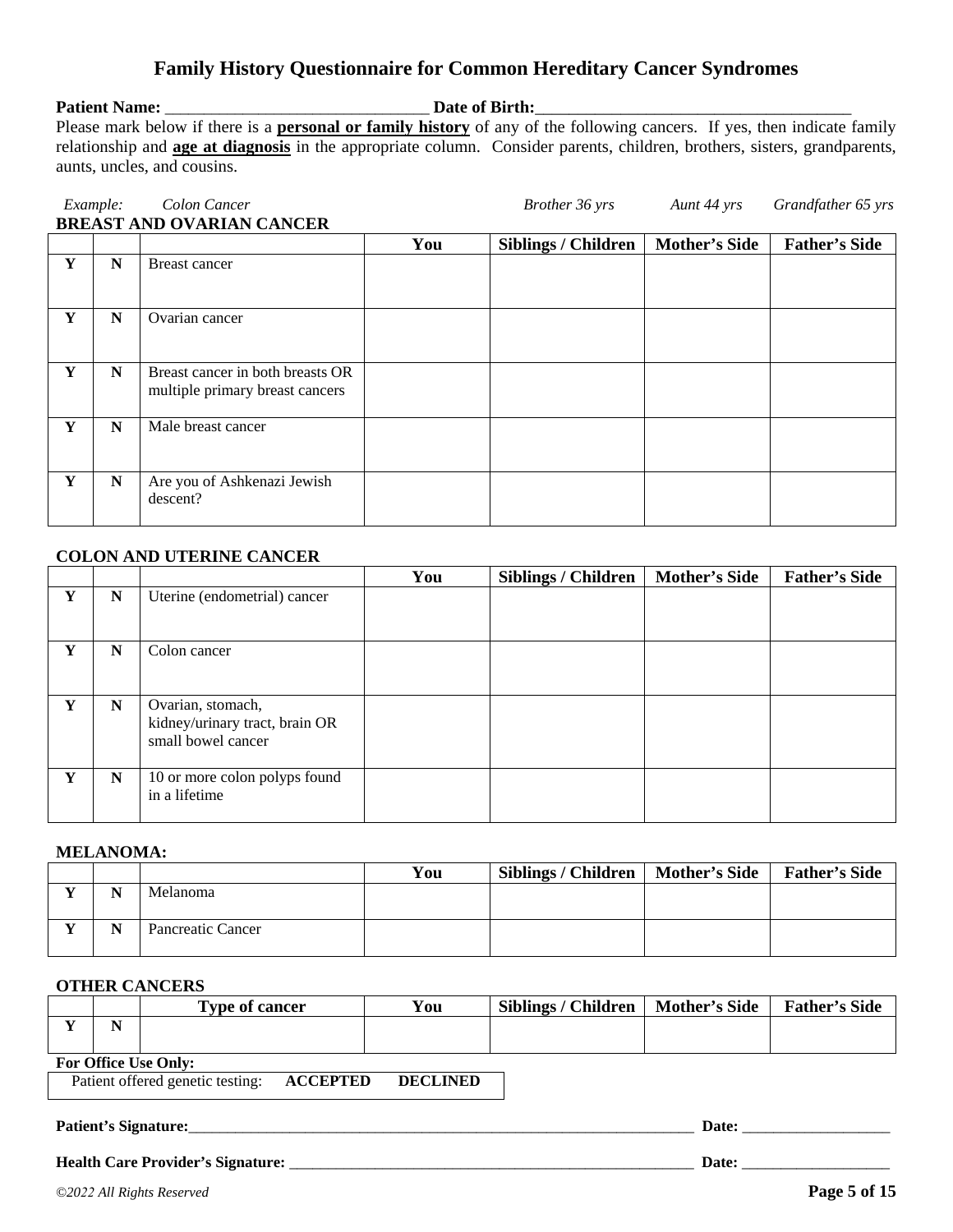

### **Patient Authorization of Disclosure of Protected Health Information**

#### **Persons Authorized to Disclose Information:**

Information listed below will be used or disclosed by:

#### **Name of Record Holder:** <u>**name of Record Holder:** *name name name name name name name name name name name name name name@exame@exame@exame@exame@exame@exame@exame@exame</u>*

**Address:**

#### **Health Information to be disclosed:**

The information covered by this authorization includes:

- Any and all health information including all test results, except as specifically\_\_\_\_\_\_\_\_\_  $\mathcal{L}$  $\mathbf{L}$ provided below:\_\_\_\_\_\_\_\_\_\_\_\_\_\_\_\_\_\_\_\_\_\_\_\_\_\_\_\_\_\_\_\_\_\_\_\_\_\_\_\_\_\_\_\_\_\_\_\_\_\_\_\_\_\_\_\_\_\_
- Other:\_\_\_\_\_\_\_\_\_\_\_\_\_\_\_\_\_\_\_\_\_\_\_\_\_\_\_\_\_\_\_\_\_\_\_\_\_\_\_\_\_\_\_\_\_\_\_\_\_\_\_\_\_\_\_\_\_\_\_\_\_

 $\overline{\phantom{a}}$  ,  $\overline{\phantom{a}}$  ,  $\overline{\phantom{a}}$  ,  $\overline{\phantom{a}}$  ,  $\overline{\phantom{a}}$  ,  $\overline{\phantom{a}}$  ,  $\overline{\phantom{a}}$  ,  $\overline{\phantom{a}}$  ,  $\overline{\phantom{a}}$  ,  $\overline{\phantom{a}}$  ,  $\overline{\phantom{a}}$  ,  $\overline{\phantom{a}}$  ,  $\overline{\phantom{a}}$  ,  $\overline{\phantom{a}}$  ,  $\overline{\phantom{a}}$  ,  $\overline{\phantom{a}}$ **This health information may be disclosed to:** 

#### **Compassionate Family Care**

306 N. Conyer St. Visalia, CA. 93291 Phone: (559) 713-1101 Fax: (559) 713-1121

#### **Please Initial:**

|  |  |  |  |  |  |  | This authorization is effective now and will remain effective until either. |  |
|--|--|--|--|--|--|--|-----------------------------------------------------------------------------|--|
|  |  |  |  |  |  |  |                                                                             |  |

Indefinitely: Or Expiration Date:

- I understand that I may revoke this authorization at any time notifying this medical practice in writing. My revocation will not affect actions taken by this medical practice prior to receipt.
- I understand that although federal law does not protect health information which is disclosed to someone other than another health care provider, health plan or health care clearinghouse, under California law all recipients of health care information are prohibited from re-disclosing it except as specifically required or permitted by law.

| Signed:            | Date:          |
|--------------------|----------------|
| <b>Print Name:</b> | Date of Birth: |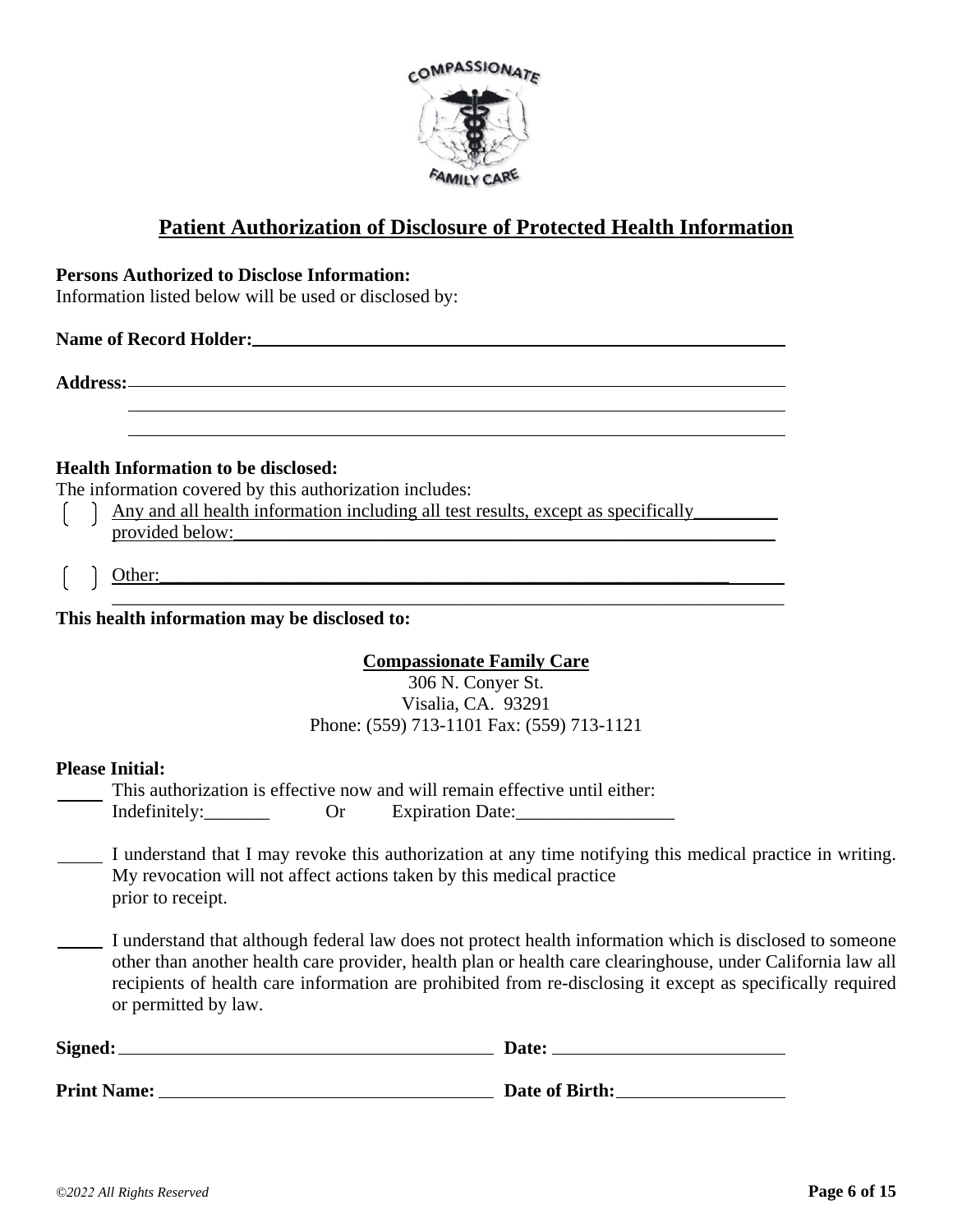

# **Acknowledgement of Receipt of Notice of Privacy Practices**

Compassionate Family Care

(559) 713-1101

I hereby acknowledge that I received a copy of this medical practice's Notice of Privacy Practices. I further acknowledge that a copy of the current notice will be posted in the reception area, and that a copy of any amended Notice of Privacy Practices will be available at each appointment.

I would like to receive a copy of any amended Notice of Privacy Practices by e-mail at:

| If not signed by the patient, please indicate relationship: |  |
|-------------------------------------------------------------|--|
| $\Box$ Parent or guardian of minor patient                  |  |
| $\Box$ Guardian or conservator of an incompetent patient    |  |
|                                                             |  |
|                                                             |  |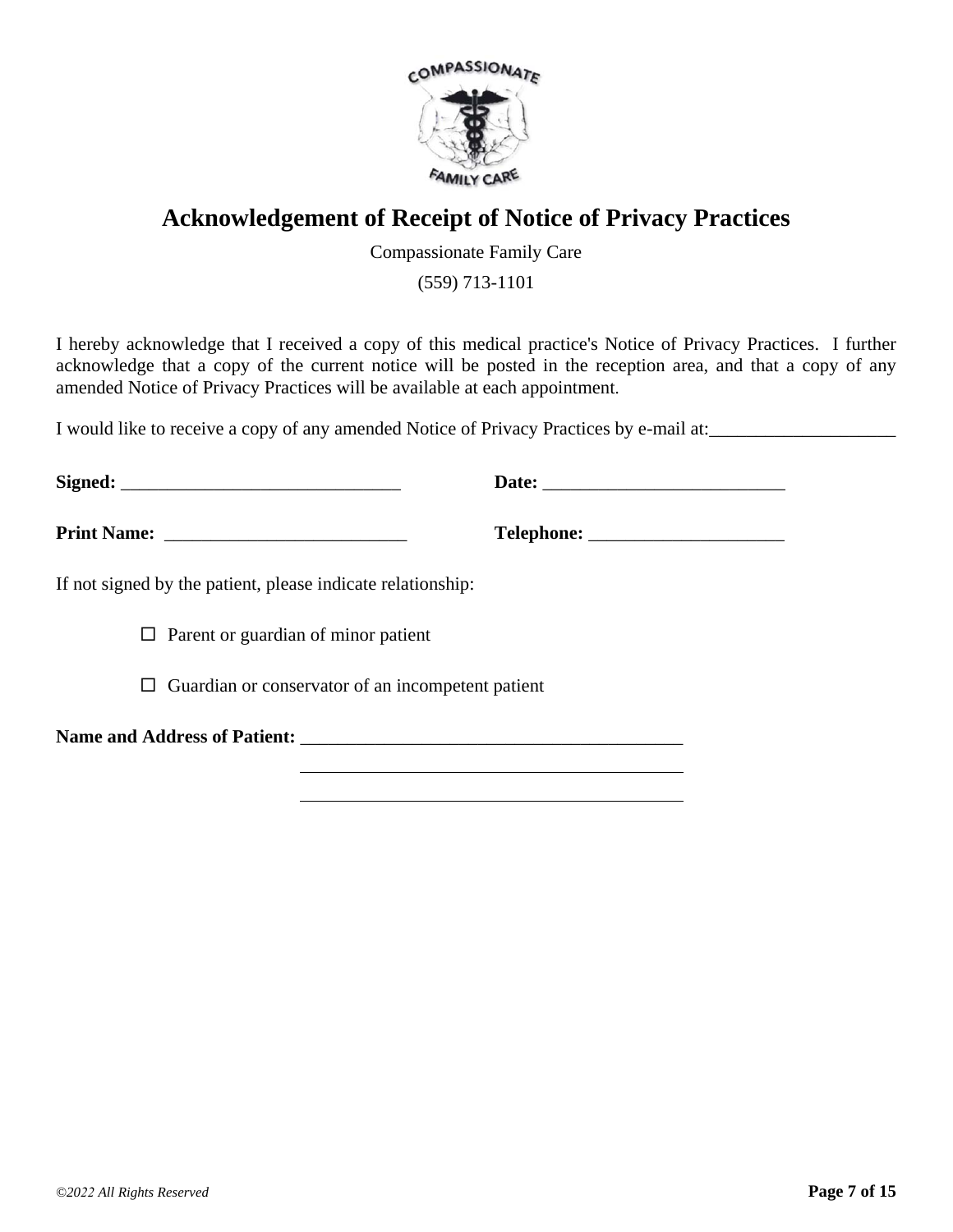

# **Consent to Photograph**

| I consent to be photographed by Dr. Soloniuk-Tays.           |  |
|--------------------------------------------------------------|--|
|                                                              |  |
|                                                              |  |
| I refuse to consent to be photographed by Dr. Soloniuk-Tays. |  |
|                                                              |  |
|                                                              |  |

### **Disclaimer**

*\*The photograph will be taken from the shoulders and above.*

*\*Patients that refuse to be photographed will not be accepted as patients to Compassionate Family Care. The purpose of the photograph is to provide facial recognition to your sensitive medical records and ensure your privacy.*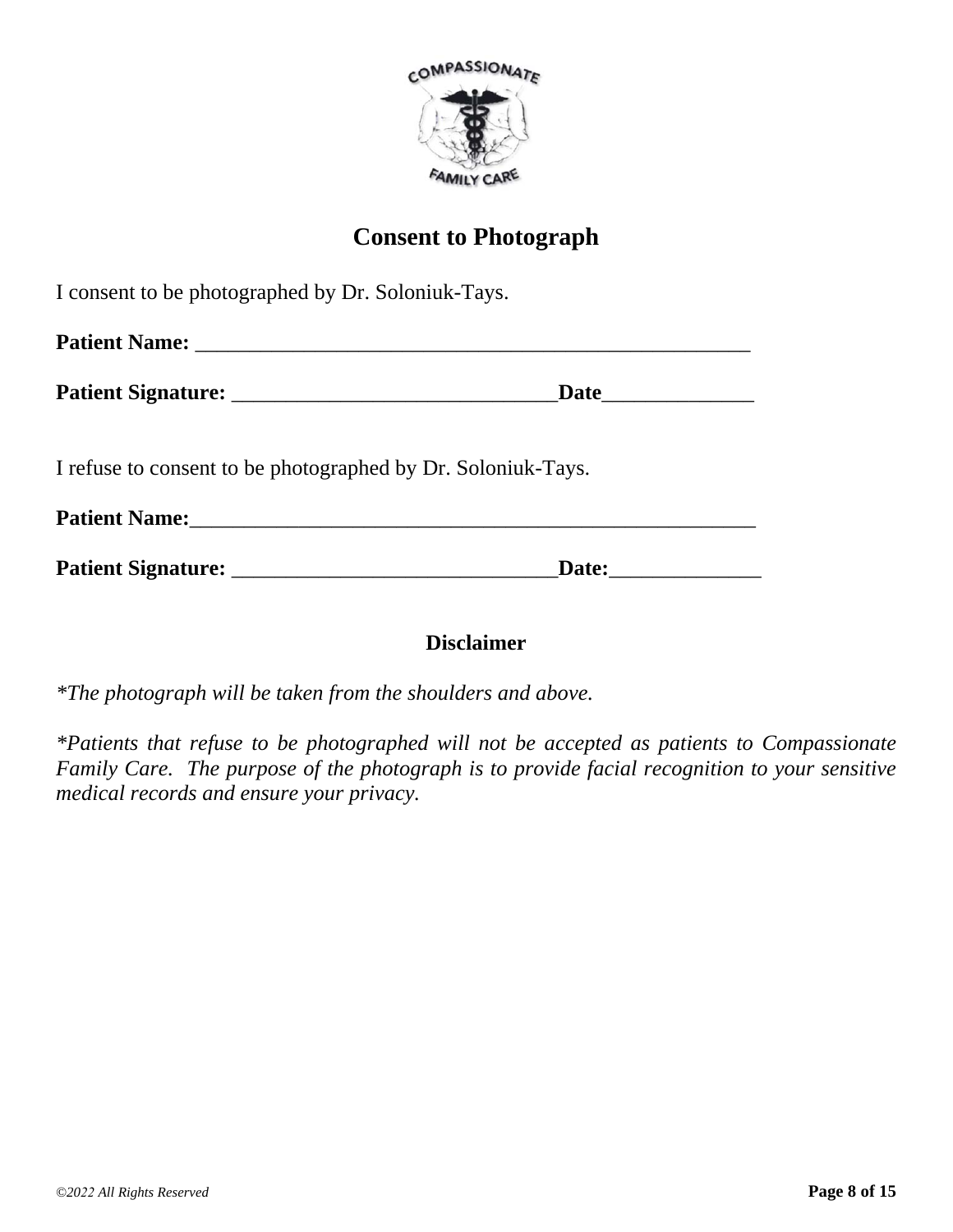

#### TO: RE: DATE: PATIENTS OF DR. SOLONIUK-TAYS **FEE FOR MISSED APPOINTMENTS** JANUARY 2022

Unfortunately there are times that Dr. Soloniuk-Tays must charge patients for missed appointments. We are currently scheduling many types of medical appointments several weeks or months in advance due to our increase in patient numbers. When a patient does not keep an appointment or does not call to cancel the appointment within 24 hours prior to the scheduled time, we are denied the opportunity to fill that appointment slot with someone from our waiting list who really does need to be seen.

Dr. Soloniuk-Tays policy of charging for missed appointments, if not notified at least 24 hours in advance, is now referenced in our office, online via the portal or website, and referenced in every appointment reminder message sent. The fee for a missed appointment is \$80.00. All appointments canceled less than 24 hours prior to the day of the appointment will incur a \$45.00 late cancellation fee. These fees are not covered by your insurance.

Our office will contact you via an automated messaging system, 2 days prior to your appointment date. Our system allows for notifications to be sent via email, voice, or text message. Please let our staff know how you want to be notified. The email or text message option allows you to cancel or request to reschedule your appointment directly.

If you select the voice notification option, please call our office at (559) 713-1101 and advise us if you need to cancel or reschedule your appointment at least one day in advance. If after hours, leave a message with the answering service and the service will give us a message the next business day as to the time and date you called. Your message will also be typed and sent to us ensuring proper delivery of your message.

### IT IS VERY IMPORTANT THAT YOU CALL OUR OFFICE AT LEAST 24 HOURS PRIOR TO YOUR APPOINTMENT TIME TO CANCEL OR RESCHEDULE.

If you have any questions, please don't hesitate to call our office. The number is (559) 713-1101.

\_\_\_\_\_\_\_\_\_\_\_\_\_\_\_\_\_\_\_\_\_\_\_\_\_\_\_\_\_\_\_\_ \_\_\_\_\_\_\_\_\_\_\_

**Signature Date**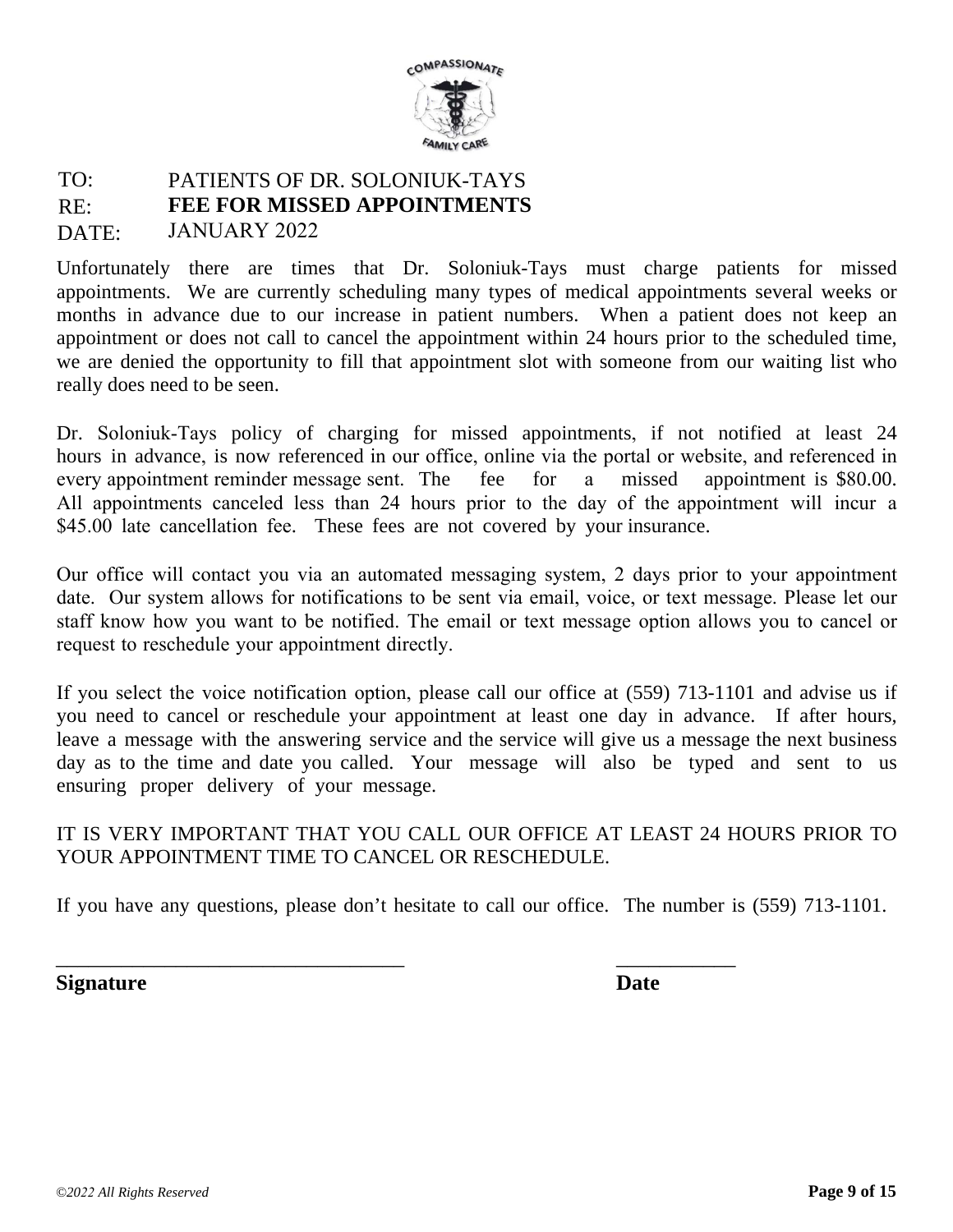

Gaylene J Soloniuk-Tays MD 306 N Conyer St Visalia, CA 93291 Phone (559) 713-1101 Fax (559) 713-1121

# **NOTICE REGARDING INAPPROPRIATE BEHAVIOR**

As a patient of Compassionate Family Care you have a responsibility to remain respectful when interacting with the physician, nurse practitioners, and staff. Unfortunately there seems to be an unacceptable trend of patients or their family members verbally abusing the office staff.

I have dedicated and hardworking employees who try their best to assure that your medical care and insurance needs are handled in a professional and timely fashion. If you have questions regarding your health care or billing we will do our best to help resolve the issue. Often my staff becomes the target of some individual's anger, which can quickly escalate into abuse.

The intent of this document is to give you prior notice that I will not tolerate abusive or inappropriate behavior of any sort to my staff members or myself. Such behavior will be grounds for immediate termination of our physician/patient relationship and dismissal from my practice. Your signature acknowledges receipt of this information.

\_\_\_\_\_\_\_\_\_\_\_\_\_\_\_\_\_\_\_\_\_\_\_\_\_\_\_\_\_\_\_\_\_\_ \_\_\_\_\_\_\_\_\_\_\_\_\_\_\_\_\_

Sincerely,

mullet

Gaylene J Soloniuk-Tays MD

**Patient Signature:** Date: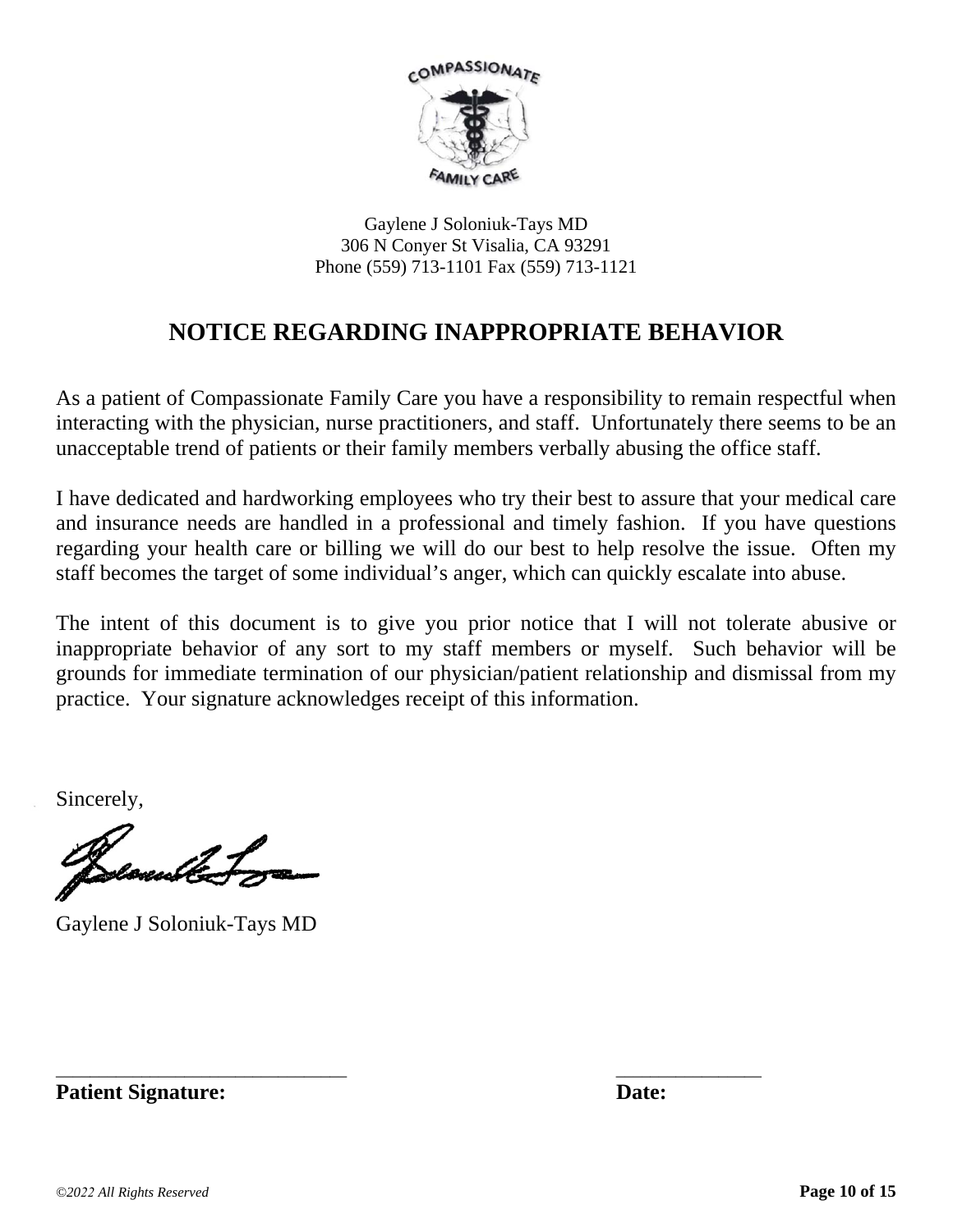

## **Notice of Privacy Practices**

Compassionate Family Care (559) 713-1101

#### **Effective Date: September 01, 2004**

#### **THIS NOTICE DESCRIBES HOW MEDICAL INFORMATION ABOUT YOU MAY BE USED AND DISCLOSED AND HOW YOU CAN GET ACCESS TO THIS INFORMATION. PLEASE REVIEW IT CAREFULLY.**

*We understand the importance of privacy and are committed to maintaining the confidentiality of your medical information. We make a record of the medical care we provide and may receive such records from others. We use these records to provide or enable other health care providers to provide quality medical care, to obtain payment for services provided to you as allowed by your health plan and to enable us to meet our professional and legal obligations to operate this medical practice properly. We are required by law to maintain the privacy of protected health information and to provide individuals with notice of our legal duties and privacy practices with respect to protected health information. This notice describes how we may use and disclose your medical information. It also describes your rights and our legal obligations with respect to your medical information. If you have any questions about this Notice, please contact our Privacy Officer listed above.* 

#### **A. How this Medical Practice May Use or Disclose Your Health Information**

This medical practice collects health information about you and stores it in a chart and on a computer. This is your medical record. The medical record is the property of this medical practice, but the information in the medical record belongs to you. The law permits us to use or disclose your health information for the following purposes:

- 1. Treatment. We use medical information about you to provide your medical care. We disclose medical information to our employees and others who are involved in providing the care you need. For example, we may share your medical information with other physicians or other health care providers who will provide services which we do not provide. Or we may share this information with a pharmacist who needs it to dispense a prescription to you, or a laboratory that performs a test. We may also disclose medical information to members of your family or others who can help you when you are sick or injured.
- 2. Payment. We use and disclose medical information about you to obtain payment for the services we provide. For example, we give your health plan the information it requires before it will pay us. We may also disclose information to other health care providers to assist them in obtaining payment for services they have provided to you.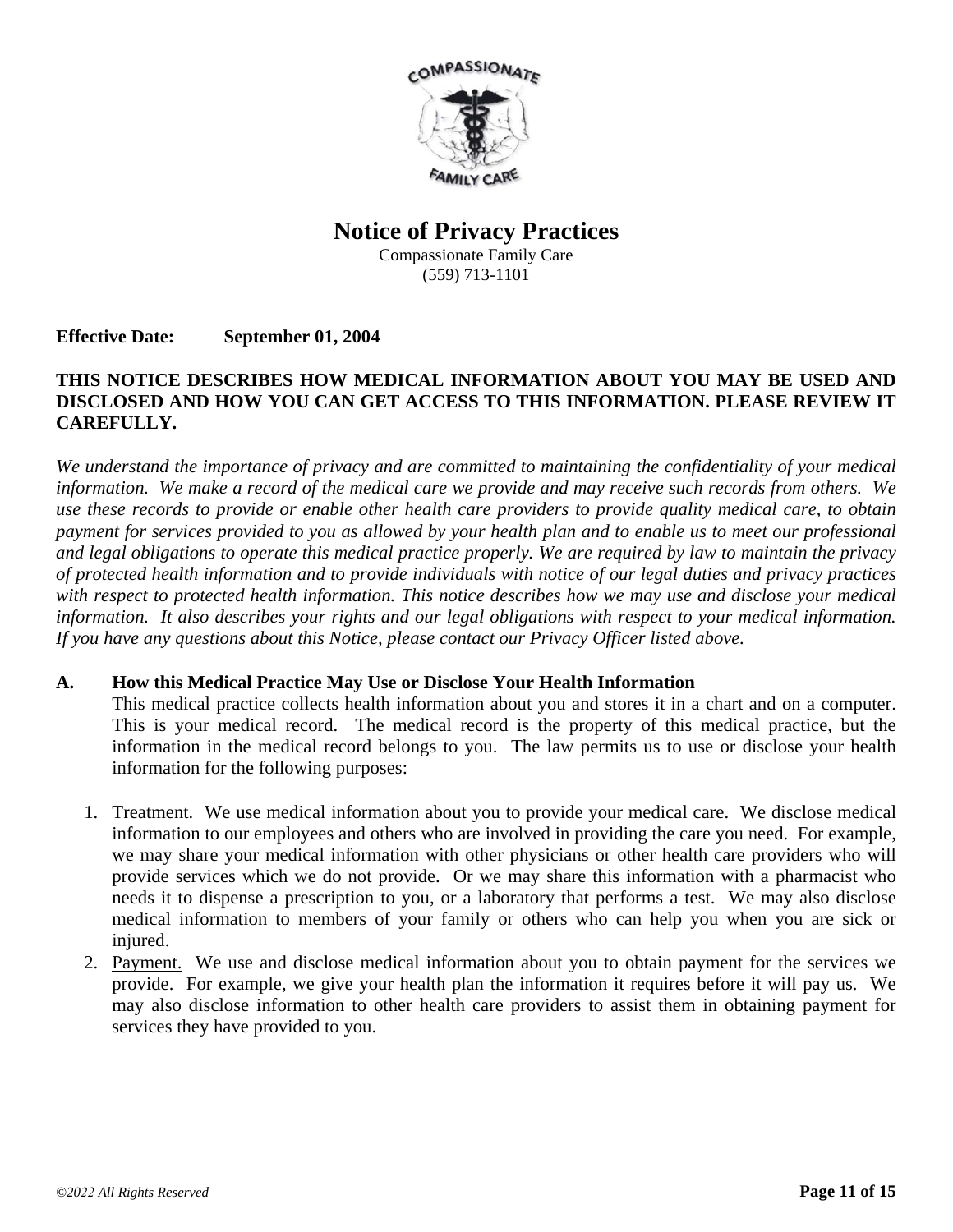- 3. Health Care Operations. We may use and disclose medical information about you to operate this medical practice. For example, we may use and disclose this information to review and improve the quality of care we provide, or the competence and qualifications of our professional staff. Or we may use and disclose this information to get your health plan to authorize services or referrals. We may also use and disclose this information as necessary for medical reviews, legal services and audits, including fraud and abuse detection and compliance programs and business planning and management. We may also share your medical information with our "business associates", such as our billing service, that perform administrative services for us. We have a written contract with each of these business associates that contains terms requiring them to protect the confidentiality of your medical information. Although federal law does not protect health information which is disclosed to someone other than another healthcare provider, health plan or healthcare clearinghouse, under California law all recipients of health care information are prohibited from re-disclosing it except as specifically required or permitted by law. We may also share your information with other health care providers, health care clearinghouses or health plans that have a relationship with you, when they request this information to help them with their quality assessment and improvement activities, their efforts to improve health or reduce health care costs, their review of competence, qualifications and performance of health care professionals, their training programs, their accreditation, certification or licensing activities, or their health care fraud and abuse detection and compliance efforts.
- 4. Appointment Reminders. We may use and disclose medical information to contact and remind you about appointments. If you are not home, we may leave this information on your answering machine or in a message left with the person answering the phone.
- 5. Sign in sheet. We may use and disclose medical information about you by having you sign in when you arrive at our office. We may also call out your name when we are ready to see you.
- 6. Notification and communication with family. We may disclose your health information notify or assist in notifying a family member, your personal representative or another person responsible for your care about your location, your general condition or in the event of your death. In the event of a disaster, we may disclose information to a relief organization so that they may coordinate these notification efforts. We may also disclose information to someone who is involved with your care or helps pay for your care. If you are able and available to agree or object, we will give you the opportunity to object prior to making these disclosures, although we may disclose this information in a disaster even over your objection if we believe it is necessary to respond to the emergency circumstances. If you are unable or unavailable to agree or object, our health professionals will use their best judgment in communication with your family and others.
- 7. Required by law. As required by law, we will use and disclose your health information, but we will limit our use or disclosure to the relevant requirements of the law. When the law requires us to report abuse, neglect or domestic violence, or respond to judicial or administrative proceedings, or to law enforcement officials, we will further comply with the requirement set forth below concerning those activities.
- 8. Public health. We may, and are sometimes required by law to disclose your health information to public health authorities for purposes related to: preventing or controlling disease, injury or disability; reporting child, elder or dependent adult abuse or neglect; reporting domestic violence; reporting to the Food and Drug Administration problems with products and reactions to medications; and reporting disease or infection exposure. When we report suspected elder or dependent adult abuse or domestic violence, we will inform you or your personal representative promptly unless in our best professional judgment, we believe the notification would place you at risk of serious harm or would require informing a personal representative we believe is responsible for the abuse or harm.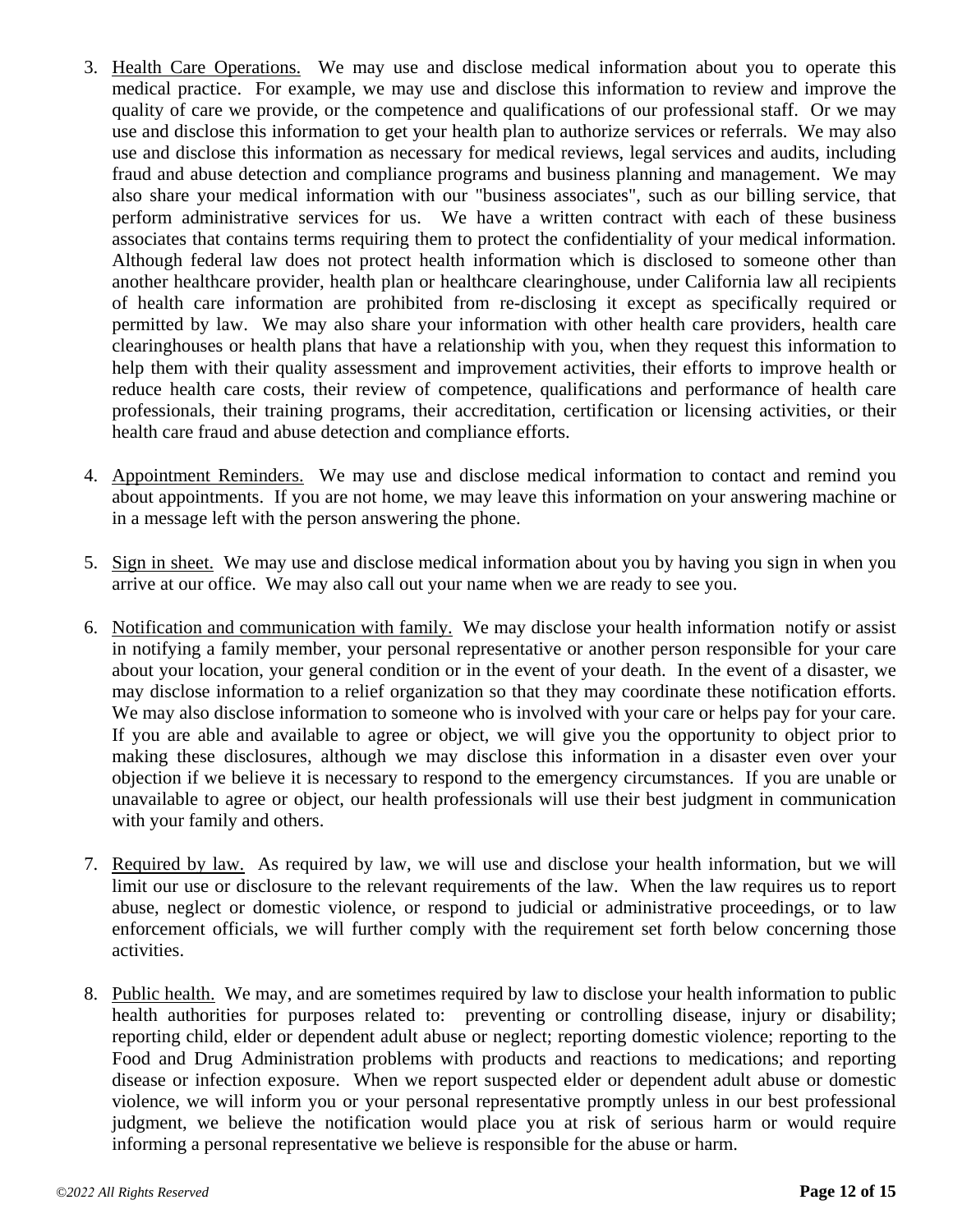- 9. Health oversight activities. We may, and are sometimes required by law to disclose your health information to health oversight agencies during the course of audits, investigations, inspections, licensure and other proceedings, subject to the limitations imposed by federal and California law.
- 10. Judicial and administrative proceedings. We may, and are sometimes required by law, to disclose your health information in the course of any administrative or judicial proceeding to the extent expressly authorized by a court or administrative order. We may also disclose information about you in response to a subpoena, discovery request or other lawful process if reasonable efforts have been made to notify you of the request and you have not objected, or if your objections have been resolved by a court or administrative order.
- 11. Law enforcement. We may, and are sometimes required by law, to disclose your health information to a law enforcement official for purposes such as identifying of locating a suspect, fugitive, material witness or missing person, complying with a court order, warrant, grand jury subpoena and other law enforcement purposes.
- 12. Coroners. We may, and are often required by law, to disclose your health information to coroners in connection with their investigations of deaths.
- 13. Organ or tissue donation. We may disclose your health information to organizations involved in procuring, banking or transplanting organs and tissues.
- 14. Public safety. We may, and are sometimes required by law, to disclose your health information to appropriate persons in order to prevent or lessen a serious and imminent threat to the health or safety of a particular person or the general public.
- 15. Specialized government functions. We may disclose your health information for military or national security purposes or to correctional institutions or law enforcement officers that have you in their lawful custody.
- 16. Worker's compensation. We may disclose your health information as necessary to comply with worker's compensation laws. For example, to the extent your care is covered by workers' compensation, we will make periodic reports to your employer about your condition. We are also required by law to report cases of occupational injury or occupational illness to the employer or workers' compensation insurer.
- 17. Change of Ownership. In the event that this medical practice is sold or merged with another organization, your health information/record will become the property of the new owner, although you will maintain the right to request that copies of your health information be transferred to another physician or medical group.

#### **B. When This Medical Practice May Not Use or Disclose Your Health Information**

Except as described in this Notice of Privacy Practices, this medical practice will not use or disclose health information which identifies you without your written authorization. If you do authorize this medical practice to use or disclose your health information for another purpose, you may revoke your authorization in writing at any time.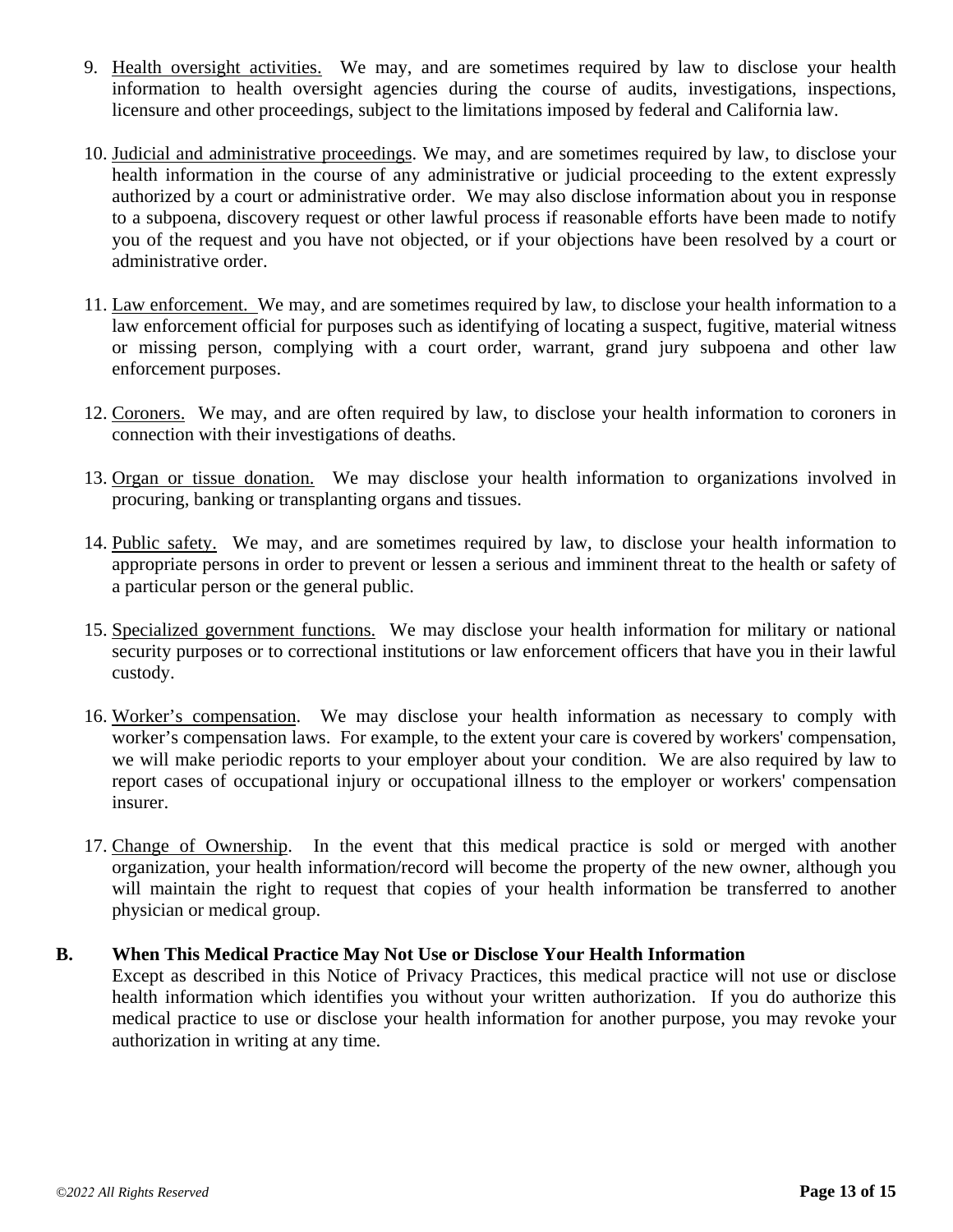### **C**. **Your Health Information Rights**

- 1. Right to Request Special Privacy Protections. You have the right to request restrictions on certain uses and disclosures of your health information, by a written request specifying what information you want to limit and what limitations on our use or disclosure of that information you wish to have imposed. We reserve the right to accept or reject your request, and will notify you of our decision.
- 2. Right to Request Confidential Communications. You have the right to request that you receive your health information in a specific way or at a specific location. For example, you may ask that we send information to a particular e-mail account or to your work address. We will comply with all reasonable requests submitted in writing which specify how or where you wish to receive these communications.
- 3. Right to Inspect and Copy. You have the right to inspect and copy your health information, with limited exceptions. To access your medical information, you must submit a written request detailing what information you want access to and whether you want to inspect it or get a copy of it. We will charge a reasonable fee, as allowed by California and federal law. We may deny your request under limited circumstances. If we deny your request to access your child's records or the records of an incapacitated adult you are representing because we believe allowing access would be reasonably likely to cause substantial harm to the patient, you will have a right to appeal our decision. If we deny your request to access your psychotherapy notes, you will have the right to have them transferred to another mental health professional.
- 4. Right to Amend or Supplement. You have a right to request that we amend your health information that you believe is incorrect or incomplete. You must make a request to amend in writing, and include the reasons you believe the information is inaccurate or incomplete. We are not required to change your health information, and will provide you with information about this medical practice's denial and how you can disagree with the denial. We may deny your request if we do not have the information, if we did not create the information (unless the person or entity that created the information is no longer available to make the amendment), if you would not be permitted to inspect or copy the information at issue, or if the information is accurate and complete as is. You also have the right to request that we add to your record a statement of up to 250 words concerning any statement or item you believe to be incomplete or incorrect.
- 5. Right to an Accounting of Disclosures. You have a right to receive an accounting of disclosures of your health information made by this medical practice, except that this medical practice does not have to account for the disclosures provided to you or pursuant to your written authorization, or as described in paragraphs 1 (treatment), 2 (payment), 3 (health care operations), 6 (notification and communication with family) and 16 (specialized government functions) of Section A of this Notice of Privacy Practices or disclosures for purposes of research or public health which exclude direct patient identifiers, or which are incident to a use or disclosure otherwise permitted or authorized by law, or the disclosures to a health oversight agency or law enforcement official to the extent this medical practice has received notice from that agency or official that providing this accounting would be reasonably likely to impede their activities.

*You have a right to a paper copy of this Notice of Privacy Practices, even if you have previously requested its receipt by e-mail. If you would like to have a more detailed explanation of these rights or if you would like to exercise one or more of these rights, contact our Privacy Officer listed at the top of this Notice of Privacy Practices.*